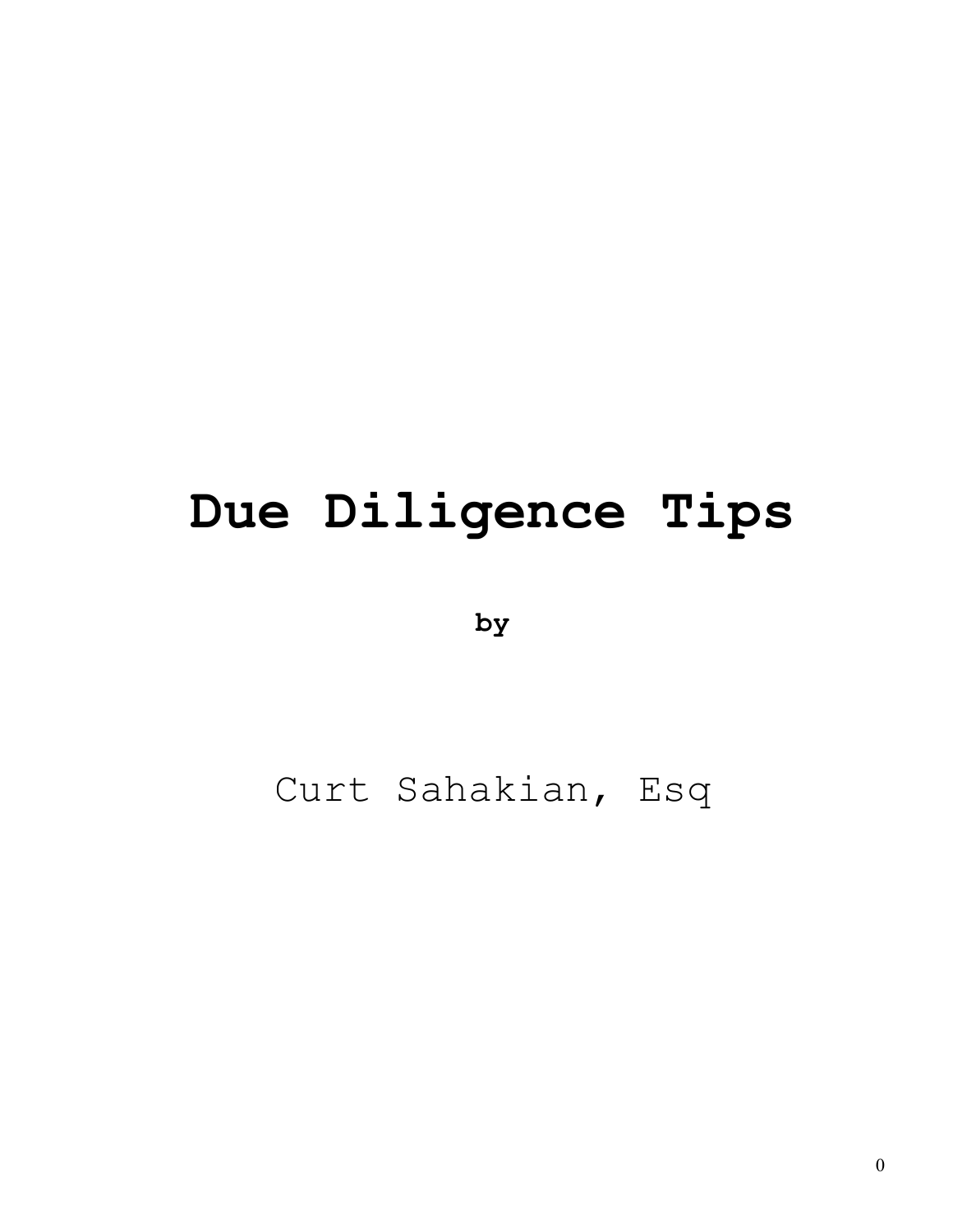### **"Tips for Better Due Diligence"**

#### **(1) What Is Due Diligence – one definition?**

A "Due Diligence" investigation is a careful and methodical investigation of a company. It's done prior to doing business with the company.

The most common reason for due diligence investigations are corporate acquisitions and mergers investigating the company being acquired or merged. These also tend to be the most thorough types of due diligence investigations. The buyer or merger partner wants to make sure it knows what it's buying.

Partnerings are another time when parties will investigate of each other in conjunction with the negotiations. Here is a list of the different types of partners and partnerings where due diligence investigations are appropriate:

- Strategic Alliances, Joint Ventures, Strategic Partnerships
- · Business Partners and Alliances, Partnering Agreements, Business Coalitions
- · Just In Time Suppliers and Relationships, Sole Source Suppliers, Outsourcing Arrangements, OEM Suppliers and Customers
- Technology and Product Licensing, Joint Development Agreements, Technology Sharing and Cross Licensing Agreements
- · Business Partners, Affiliates, Franchisees and Franchisers
- · Value Added Remarketers and Resellers, Value Added Dealers,
- · Distribution Relationships

#### **A Little History on the term "Due Diligence"**

The term "Due Diligence" first came into common use as a result of the US Securities Act of 1933.

The Act included a defense that could be used by Broker-Dealers when accused inadequate disclosure to investors of material information with respect to the purchase of securities. As long as they conducted a "Due Diligence" investigation into the issuing company's equity they were selling, and disclosed their findings to the investor... they would not be held liable for nondisclosure of information that failed to be uncovered in the process of that investigation.

The entire Broker-Dealer community quickly institutionalized as a standard practice, the conducting of due diligence investigations of any stock offerings in which they involved themselves. While the term "Due Diligence" was originally limited to public offerings of equity investments. Over time it has come to be associated with any investigation of a company or business partner.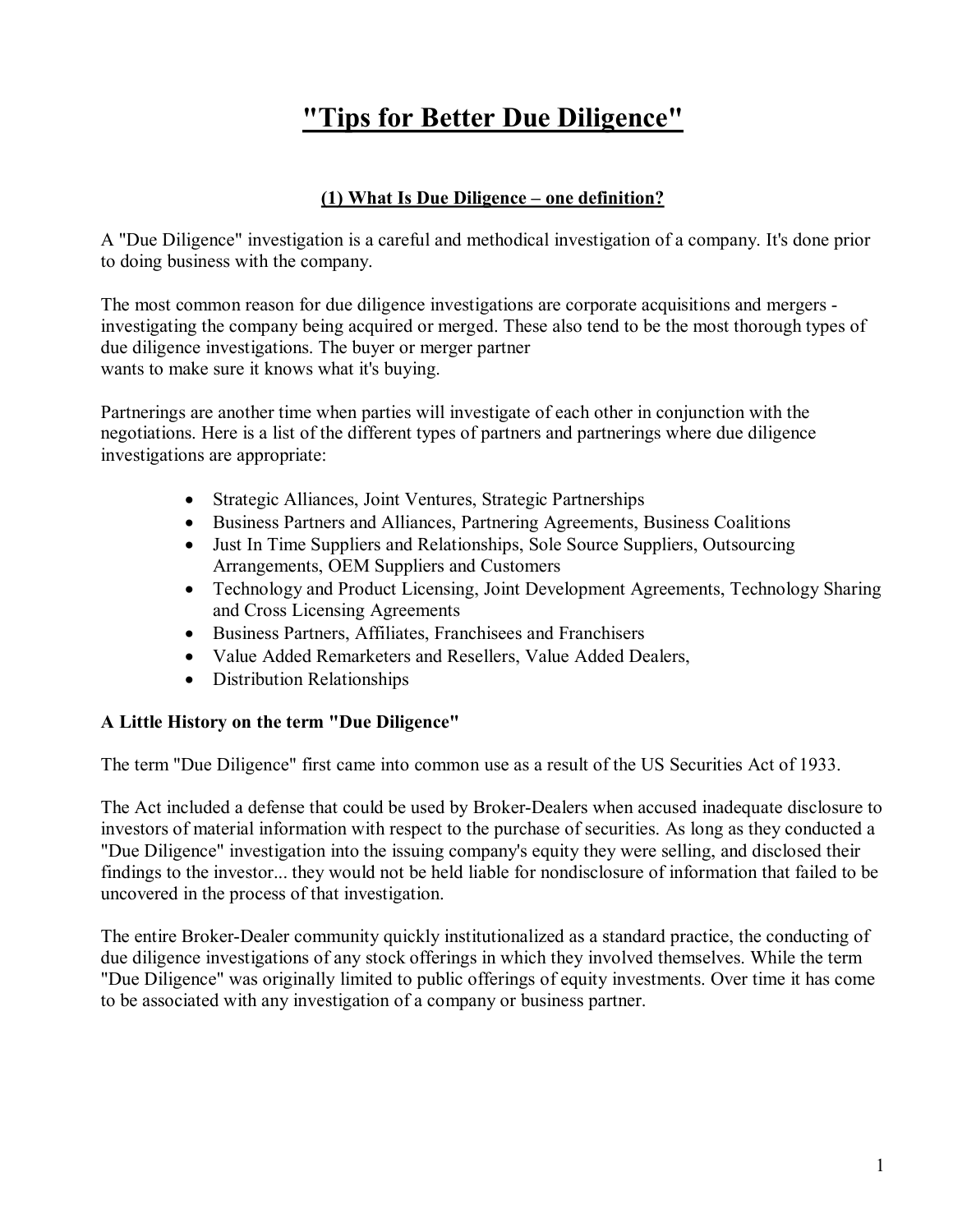#### **Post-Acquisition Due Diligence...**

Once you've consummated a transaction, you face a whole new set of challenges. The due diligence you will have done, however careful, however thorough, looked only at observable factors.

Your decisions, from this point on, have to be made with an in-depth understanding of the Operating Dynamics of the company. These are the organizational and interpersonal issues you can't examine from the outside.

This activity is known as post-acquisition due diligence. Post-acquisition due diligence is as important as the pre-acquisition due diligence. If you don't get it right, you can get the deal done, but fail to achieve the true objective... generating new post-acquisition corporate value.

This applies not only to acquisitions, but to mergers and large scale joint ventures as well.

#### **(2) Due Diligence Tip 2 Using Common Sense**

Too much due diligence can kill the transaction, particularly on small deals.

It's not practical to investigate every possible avenue of consideration. For most transactions to do so would be too costly and too time consuming.

Pruning the possible lines of investigation and inquiry should be done in a conscious and informed manner - not at random. That is the art of Due Diligence investigation.

We provide checklists to help do that. Our Due Diligence Checklists are comprehensive menus of items from which you can choose what you want to investigate and what you will overlook.

In most instances, you'll investigate only a portion of the possible items the checklists highlight - some briefly and others in depth.

In general, if you are getting a great deal, good pricing, and favorable terms... you will want to move quickly and lightly. On the other hand, if you are doing a highly leveraged deal and are paying top dollar, you'll have little or no room forerror. You require a very complete due diligence, or don't do the deal at all. There is no room for error.... so you tolerate no room for error.

For instance, in the process of an investigation, you may find a large number of relevant agreements that you will want to read. In the imperfect world we live in, that may be impractical you may have to pick and choose which ones you read, which you skim, and which you pass over. How much you invest in this activity depends on how much room forerror you have. It may not make sense to invest \$75,000 of Due Diligence effort into a \$150,000 deal, but for a \$15,000,000 deal the calculus is far different.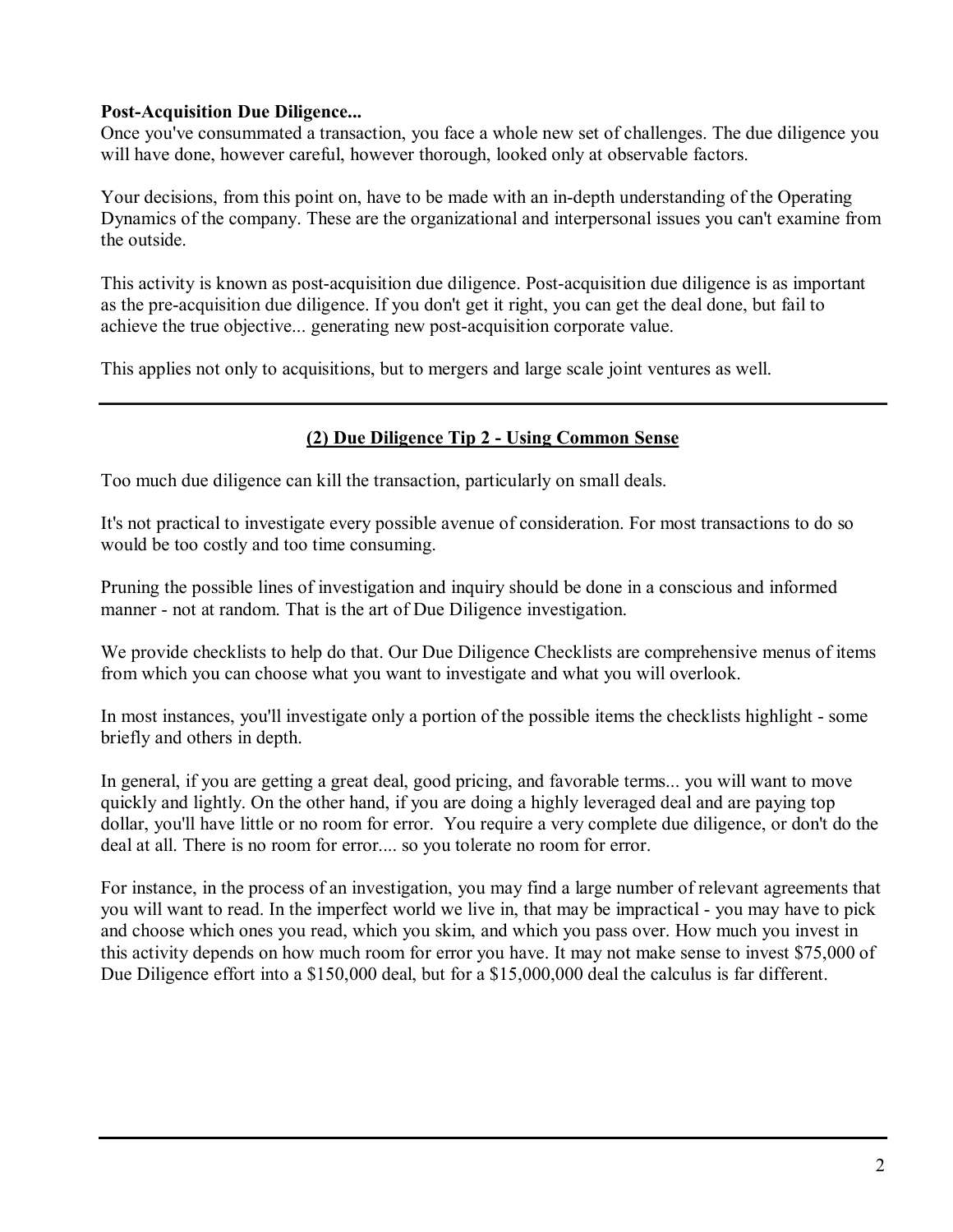#### **(3) Due Diligence Tip 3 Develop a Due Diligence Strategy**

Before starting your Due Diligence investigation, develop a due diligence strategy. Consider the following factors:

- What's important to you? What isn't?
- Which problems will be costly? Which ones will be minor?
- What drives profits products, technology, sales staff, contracts?
- Where are you most likely to find problems? Where are you unlikely to find problems?
- What is the type of transaction you are expecting? How large or small is the transaction? How complex? What will the investigation cost in time and in money?
- What is the risk to you if the unexpected causes the transaction to go bad?
- How much time do you have? What do you have to lose by delay? What do they have to lose? How badly do you need the deal? How badly do they?
- After the transaction is closed will you have something the other party needs or wants? Can you use this to secure warranties on the due diligence items? Can you put money into an escrow to secure warranties?

#### **(4) Due Diligence Tip 4 Lawyers, Accountants and Due Diligence**

Lawyers and accountants have their uses. You can rely on them to read agreements and count numbers and do it well.

You're ill advised to rely on them alone to conduct due diligence. You need someone who understands the particular business and industry - an industry expert. If you don't have that experience, find a businessperson who does. That person will know what to look for, where to probe, and what questions to ask.

We believe our checklists are the most thorough ones available (with the exception of a three-volume set that sells for approximately \$1,500). It's the one used by M&A professionals

Still, no matter how thorough your checklists are, they can't be sufficiently complete to deal with the unique issues of companies in unique industries. For example if you are doing something in an industry with special peculiarities such as telecommunications or oil, general-purpose checklists will need to be supplemented. This is where your industry expert, his industry savvy and personal contacts will be invaluable.

You will never be able to conduct a complete due diligence investigation. In most transactions you will have to exercise business judgment to assess risk versus reward - with imperfect information. By disposition and training, many lawyers and accountants aren't well suited for doing this.

This is where a practical understanding of the industry will be of great help. Knowing how to cut to the chase... knowing beforehand where the skeletons are likely to be buried, and which questions will surface areas of weakness. There is just no substitute for industry specific experience.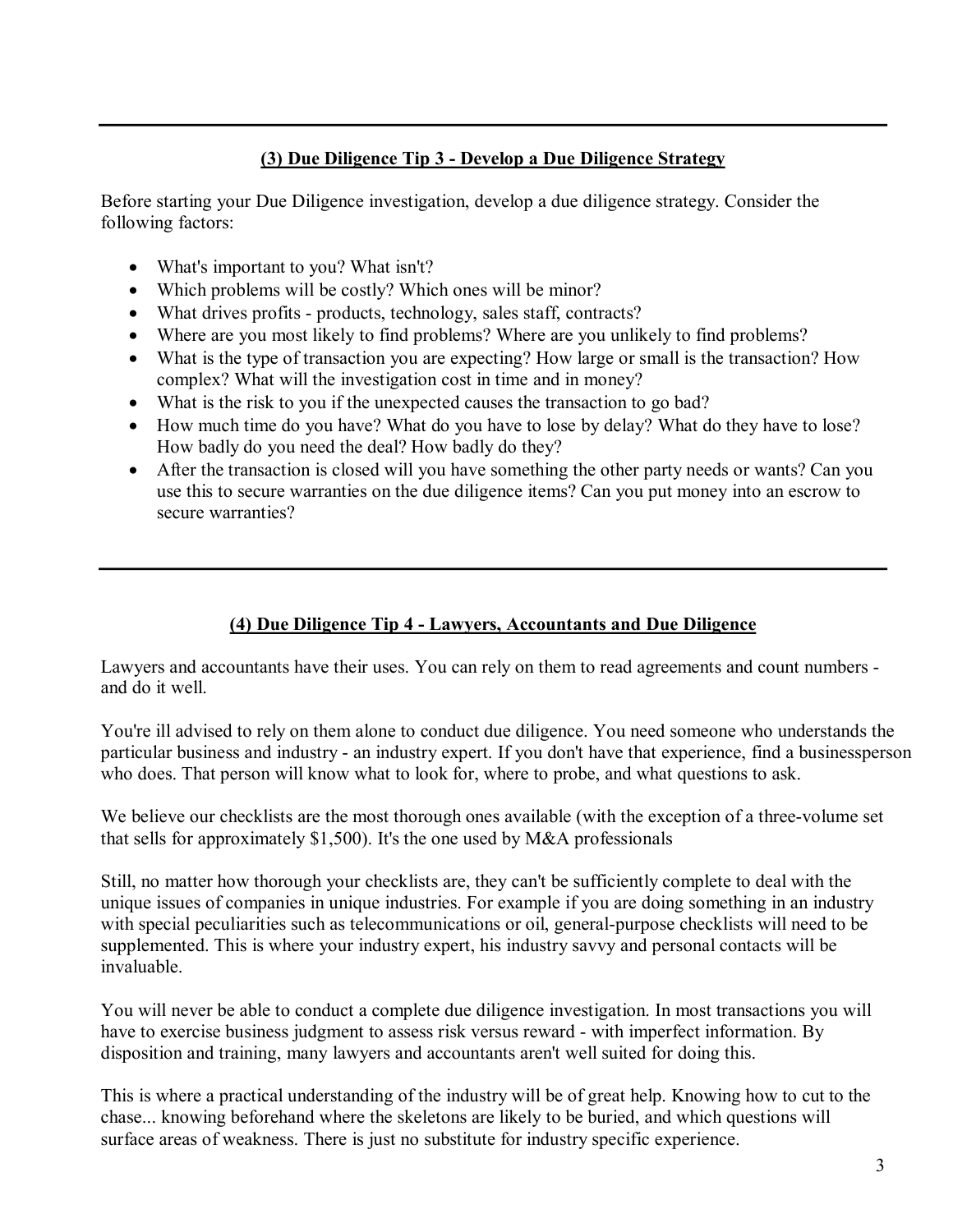#### **(5) Due Diligence Tip 5 Other Reasons for Due Diligence Investigations**

Earlier I mentioned acquisitions, mergers and partnerings as major reasons for due diligence. These aren't the only uses for Due Diligence investigations. Here are more:

- Selling your company.
	- o You want to know the financial status of the buyer. Also what is the buyer's history of acquisitions? The buyer's past behavior is the best indicator of how the buyer will conduct itself with you and your company.
	- o Will you be accepting debt from the buyer? Will you be taking stock in the seller? If so you're really an investor. You're investing the buyer. You need to know what you're investing in.
	- o You may conduct a due diligence check-up on yourself. It'll prompt you to areas of inquiry. Prepare well and you'll increase your control of the buyer's due diligence investigation.
	- o Before putting your homestead up for sale you should spruce it up and give it a new coat of paint. An introspective review will help identify the areas of your company you need to primp.
- · Taking charge of a turnaround company.
	- o One of the first things to do when taking charge of a company to turn it around, is collect information. The checklist is perfect for that.
- · Investing in a private company.
	- o Before investing in a private company you need to ask a lot of good probing questions. The checklist will help prompt you for those questions.

#### **(6) Due Diligence Tip 6 Interviews with Insiders**

One on One Sessions With Insiders.

The insiders are the ones who really know what is what. They often now more about the company than does the CEO, especially about those little details that can come back and bite you in the fanny. Pay special attention to those insiders with the longest history with the company. Don't overlook the assistants of these insiders either.

Here is where to look for these people:

- Members of Senior Corporate Management and Department Heads.
	- The Chief Financial Officer, the Controller, the Treasurer.
	- The Top Human Resources Officer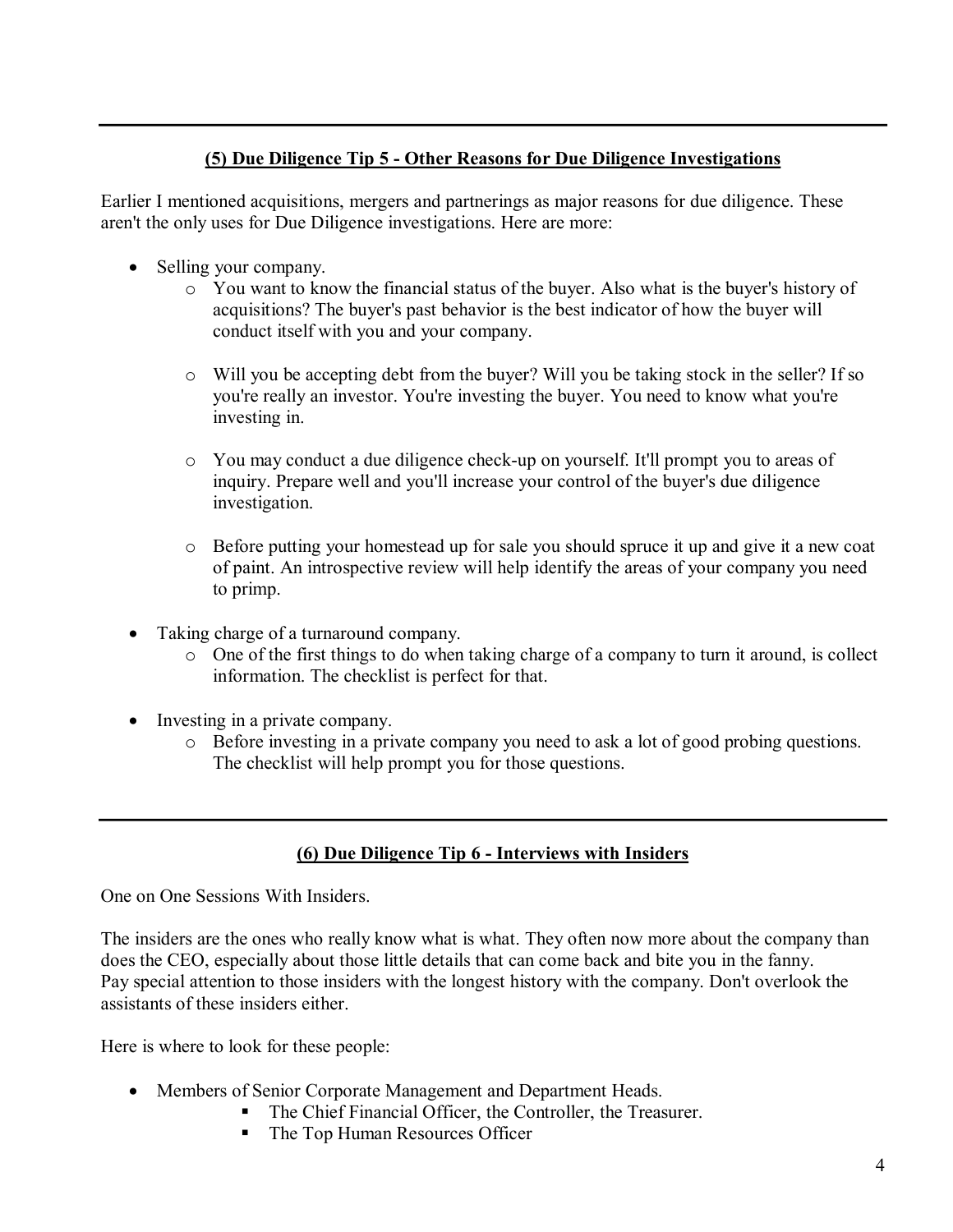- R&D and Engineering Management.
- Sales  $&$  Marketing Management
- · Members of Corporate Planning and Development Department
- Operational Departments
- · Internal Legal Department
- Product Group Presidents
- Outside auditors
- Outside legal counsel
- Current consultants (business, technical, other)

Typically you will not be permitted access to most of these people until after the transaction is announced, or even until after it is closed. The smaller the company, the more likely this is to be a problem.

But you will usually get early access to the CFO. Here is a trick you can use.

When meeting with the CEO get permission to take the CFO out for a one on one lunch. Then as you are leaving, with the three of you together, ask the CEO to direct the CFO to give full and complete answers to your questions. That gives the CFO cover to be open and forthright with you.

Then your job is to convince the CFO, that

- (a) the deal will close and he will soon be reporting to you,
- (b) you will hold in confidence anything he tells you (assure him you will find a way to discover it yourself without blame going to him), and
- (c) that he doesn't want you to discover unpleasant surprises after the transaction closes.

Ask him how to conduct your due diligence. You can learn a lot from him. It's the CFO's chance to ingratiate himself or herself to the new owner.

Depending on the circumstances, you may be able to use this trick with other key insiders. You most likely will only be able to use it once though.

#### **(7) Due Diligence Tip 7 Going to Outsiders**

#### **Interviews with Outsiders**

Outsiders, particularly those who were once insiders can serve as excellent reality checks. They are less likely to put a positive spin on things. Even when they do it is easier to read between the lines.

While they may have their own ax to grind they are excellent at sniffing out areas deserving further investigation. If at all possible, get their names, addresses and phone numbers as well permission to gracefully contact them.

Here is a list to work from:

- Key customers.
- Ex-customers.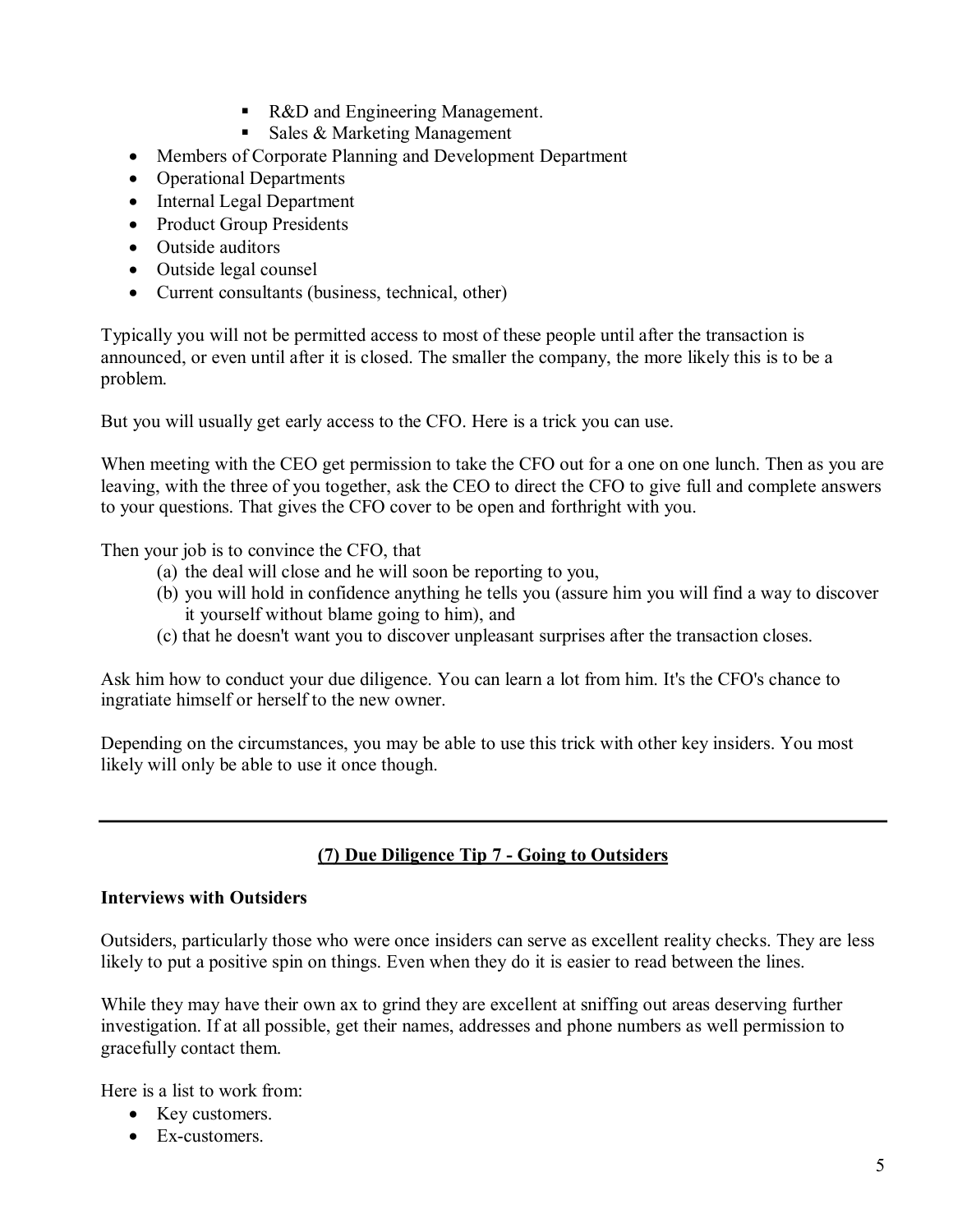- Past and current suppliers.
- · Past and current competitors, dealers, jobbers, manufacturer's representatives.
- · Past and current bankers, creditors, insurance agents.
- Past consultants (business, technical, other).
- $\bullet$  Ex-auditors.
- Ex-employees with personal knowledge of specific issues of interest. You can often find these people by running a want ad.
- Ex-shareholders (for privately held companies).
- · Personal references of key shareholders and/or principals of the company. Get their resumes as well.
- · Officials and other representatives of government agencies that regulate the company.

Ex-employees can be a particularly fertile area. In fact the more skeletons there are hidden, the more willing you will find ex-employees to disclose them. Doing so seems to perform a cathartic function and you'll get a lot of good information from them, if they are willing to talk.

#### **(8) Due Diligence Tip 8 Shareholder Agreements**

Whenever you share control of a corporation with someone else, you need to think about a shareholder agreement. If you are purchasing a company with partners, or with a financial backer, it is never too early to start thinking about your shareholder agreement. The Shareholder Agreement will control your exit strategy and your ability to capture and harvest all the value built incorporated in company.

There are five basic types of Shareholder Buy/Sell Provisions.

- 1. The "Texas Showdown" Buy/Sell
- 2. The "Russian Roulette" Buy/Sell
- 3. The "Armenian Handshake" Buy/Sell (the best one for protecting financially weaker shareholders)
- 4. The "Right of First Refusal" (and Right of First Offer) Buy/Sell
- 5. "Appraisal Rights"

A related provision is the "Talking Money" provision. This provision requires that the person who initiates a Buy/Sell transaction pay a fee for doing so.

Shareholder Agreements frequently have provisions relating to the control and management of the company. These provisions are typically more important than the number of seats you control on the board. They can include provisions (a) relating to access for corporate information, (b) causing certain actions and decisions to be made only with a super majority vote, (c) giving some directors specific veto power over other decisions, (d) and shift many decisions from the control of the CEO to control of the board, or even a single member of the board.

There are eight basic ways to handle board level deadlocks.

- 1. A tie breaking independent director
- 2. Mediation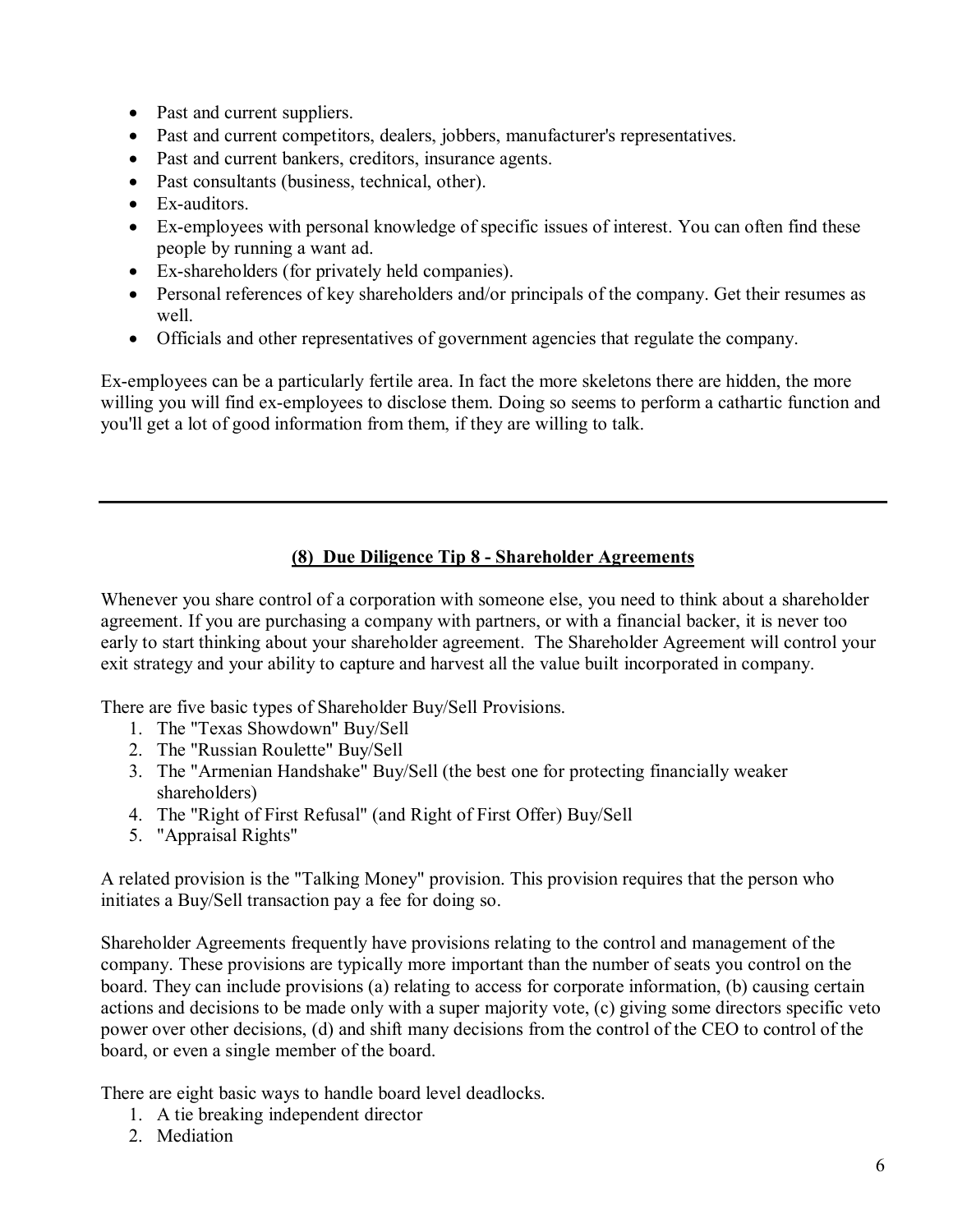- 3. Arbitration
- 4. A dispute escalation process
- 5. A Mutually Assured Destruction provision
- 6. A rotating tie breaking chair
- 7. Court ordered dissolution
- 8. A Trustee

The operative provisions of Shareholder Agreements often turn on the valuation of the Company. What that valuation is, often has a huge impact on who benefits most from the appreciation of the Company's value, and who is hurt by a depreciation of its value. There are four basic types of business valuations.

- 1. Net Asset Valuations based on the actual net assets that the Company can sell
- 2. Market Comparables based on the actual sale prices of other comparable companies
- 3. Discounted Cash Flow takes projected cash flow and calculates its present value
- 4. Strategic Valuations uses one of the above methodologies to calculate a value for the company then adds to it a second valuation that includes an estimated increase in valuation from the joining of the two companies.

#### **(9) Due Diligence Tip 9 PostAcquisition Due Diligence**

Once you've consummated a transaction, you face a whole new set of challenges. The due diligence you have done, however careful, however thorough, looked only at observable factors.

Your decisions, from this point on, have to be made with an in-depth understanding of the Operating Dynamics of the company. These are the interpersonal and organizational issues, which you can't examine from the outside.

This post-acquisition activity is known as Post-Acquisition Due Diligence. Post-Acquisition Due Diligence is as important as the Pre-Acquisition Due Diligence. If you don't get it right, you can get the deal done, but fail to achieve the true objective... generating new corporate value. This applies not only to acquisitions, but to mergers and large scale joint ventures as well.

One of your first orders of action, once you take charge of a company, or a business organization composed of pre-existing teams of people, is to develop an understanding of these Operating Dynamics.

#### **(10) Due Diligence Tip 10 Taking Control of a New Acquisition**

Before you made your acquisition, while you conducted your due diligence, you undoubtedly interviewed senior management. You may have talked to others below that level too, although many people were defensive and some even afraid.

Now it's show time. You'll have to:

- (a) take charge
- (b) stabilize what you have taken charge of
- (c) formulate and implement changes to start generating new and additional value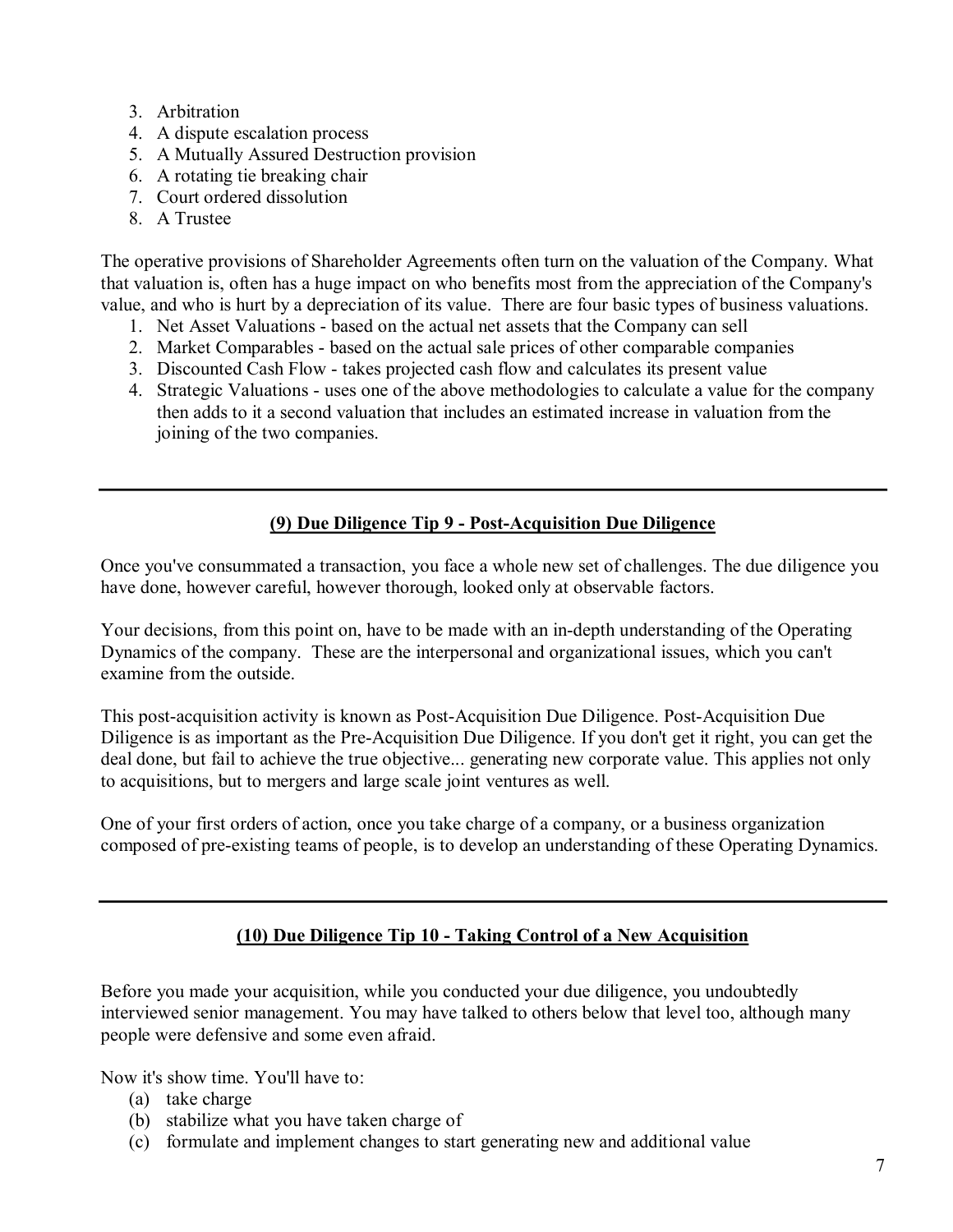To do this you need information. If the Due Diligence Checklists are being used, the pre-acquisition due diligence has already captured a great deal of useful information.

Still, it's unlikely you captured all the soft information you now need. This is the type of information you seldom find in writing. It is the interpersonal and organizational issues... you can't examine from the outside and drive the greatest part of the performance of most organizations. If you don't get this right, your acquisition will fail.

What is this information? Here are some questions you will need to get answered... and quickly:

- How did the old management team work together... and how did they fail to work together?
- What will be the effect of the initial changes to the management team to the existing web of interpersonal relationships?
- What kinds of directions have employees been receiving... and how clear are these directions?
- Which of the current employees and managers are predisposed to the new priorities and philosophies that are being brought in by the new owners?
- · How are corporate decisions made, and why? How centralized or decentralized is the process? How does it vary by person and department?
- What are the internal reputations of significant employees and managers? To what extent are those reputations earned... and to what extent generated by the environment and priorities fostered by prior management? Which managers are ambitious for the company ... and which for themselves?
- Which key managers and employees know what they are doing, and which ones don't. How is mediocrity handled?
- · Who is carrying their weight and who is not? Who has been getting a free ride by prior management?
- What the heck are the internal politics? How intense is it?
- · How are meetings conducted? Who is invited to which meetings and why? Who isn't invited and why?
- Which departments have been inappropriately undermined of decision-making influence? Which are been inappropriately given too much decision-making influence?
- How is morale? Are people having fun? How does it vary throughout the company?
- Who are the team players? Who are not?
- What less important priorities in the past have distracted employees and managers from more critical priorities? What are those more critical priorities?
- How are priorities set? Who sets them... using what criteria?
- Where is the resistance to change going to come from?
- · Which people and which departments are best organized and efficient? Which are most adaptable? Which are neither efficient nor adaptable?

We have a technique that can quickly extract this information in a matter of days. It includes a structured series of one-on-one interviews and group interviews that feed into one or more computer mediated assessment and planning meetings.

It's a Post-Acquisition Due Diligence process coordinated by a consultant named Curt Sahakian, Esq.. Call and ask about it.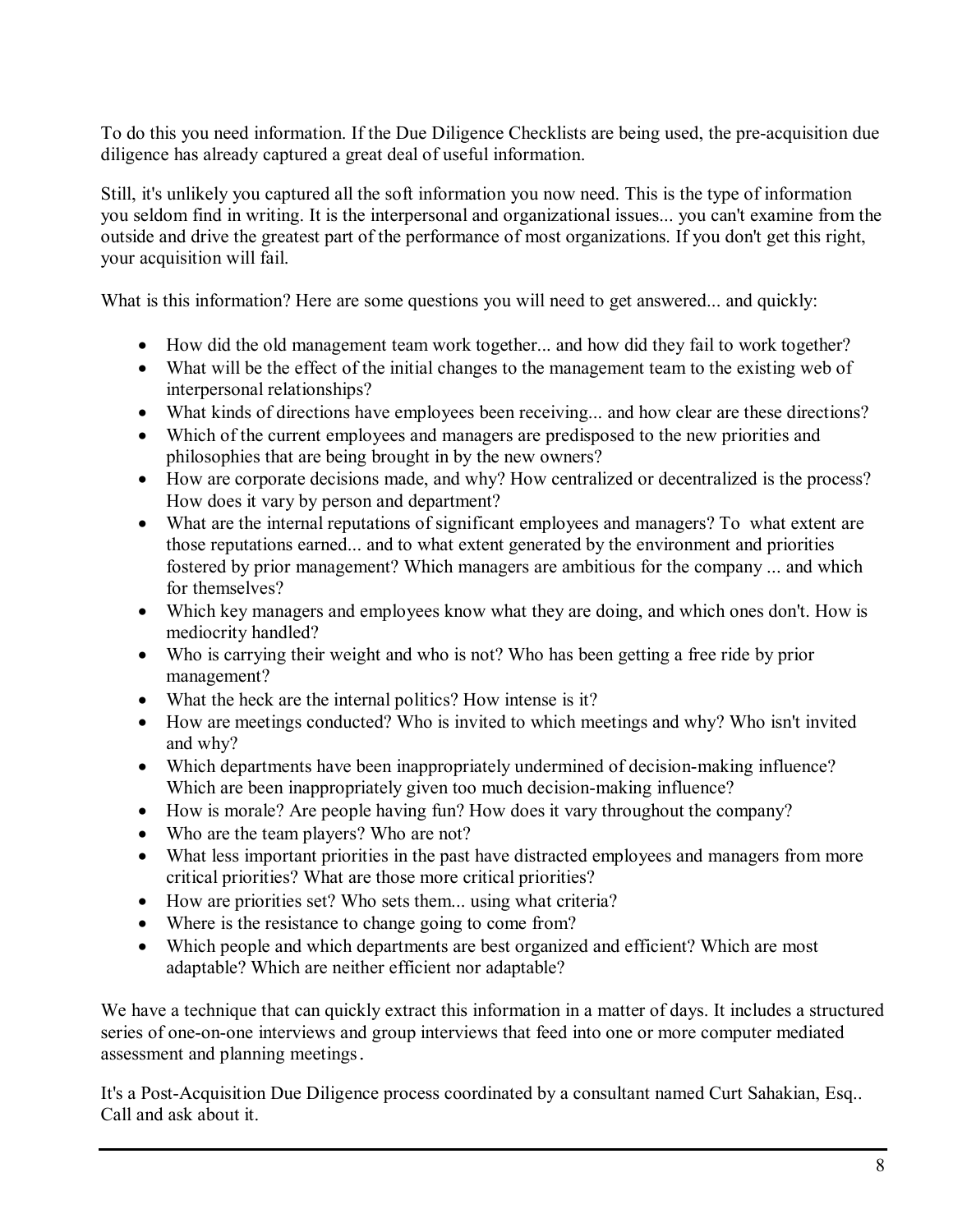#### **(11) Due Diligence Tip 11 (Part 1 of 2) Your Post Acquisition Strategy**

As a practical matter the M&A market has always been a sellers market.

As a result almost all acquirers are compelled to pay more for the acquisition target than is justified by their current risk-adjusted value as a pure investment. This situation has been studied to death and has even been given a name "The Winner's Curse." When a company is put on the market, and multiple companies bid on it, it is almost always sold for a premium over what it is worth as a pure investment.

This has serious consequences for post-acquisition planning. Staying the course won't cut it. In order for most acquisitions to be reasonably profitable for the acquirer, the acquirer must make changes and generate new value.

If the acquirer can't or won't do that.... the money is better invested in government bonds that provide a better risk adjusted return... with the certainty you will get your investment back....with interest at the end of the investment.

The Bottom Line - What the Sellers Market Means to Acquirers

This is why you need to have a Post Acquisition Strategy and successful implementation of that strategy. If you don't have that strategy and a credible prospect of implementing, it's unlikely you will find a source of financing foolish enough to finance the acquisition.

You can only get yourself into trouble when

- (a) You win a bidding war to buy a company,
- (b) You pay a competitive price for it, and
- (c) You don't have an effective plan to improve its performance in order to improve its value in your hands. Don't buy it unless you have a plan to improve its financial performance.

So here is what you need to do:

- First... have or devise the plan.
- Second... communicate the plan to your employees
- Third... get them to implement it

The nature and types of plans you can devise to improve the financial performance of a newly acquired company are limitless.

There is a simple yet powerful tool to help articulate your plan and communicate it to your employees. It's also amazingly useful for refining your plan as well. We call this tool the One-Page Strategy Sheet.

The "One-Page Strategy Sheet" is a single piece of paper that communicates to all the people in an organization the information each person needs to coordinate everyday decisions. A one-page business plan is one that every one of your employees can understand and follow. It's designed to incorporate a detailed objective standard against which all business decisions throughout your organization can be judged.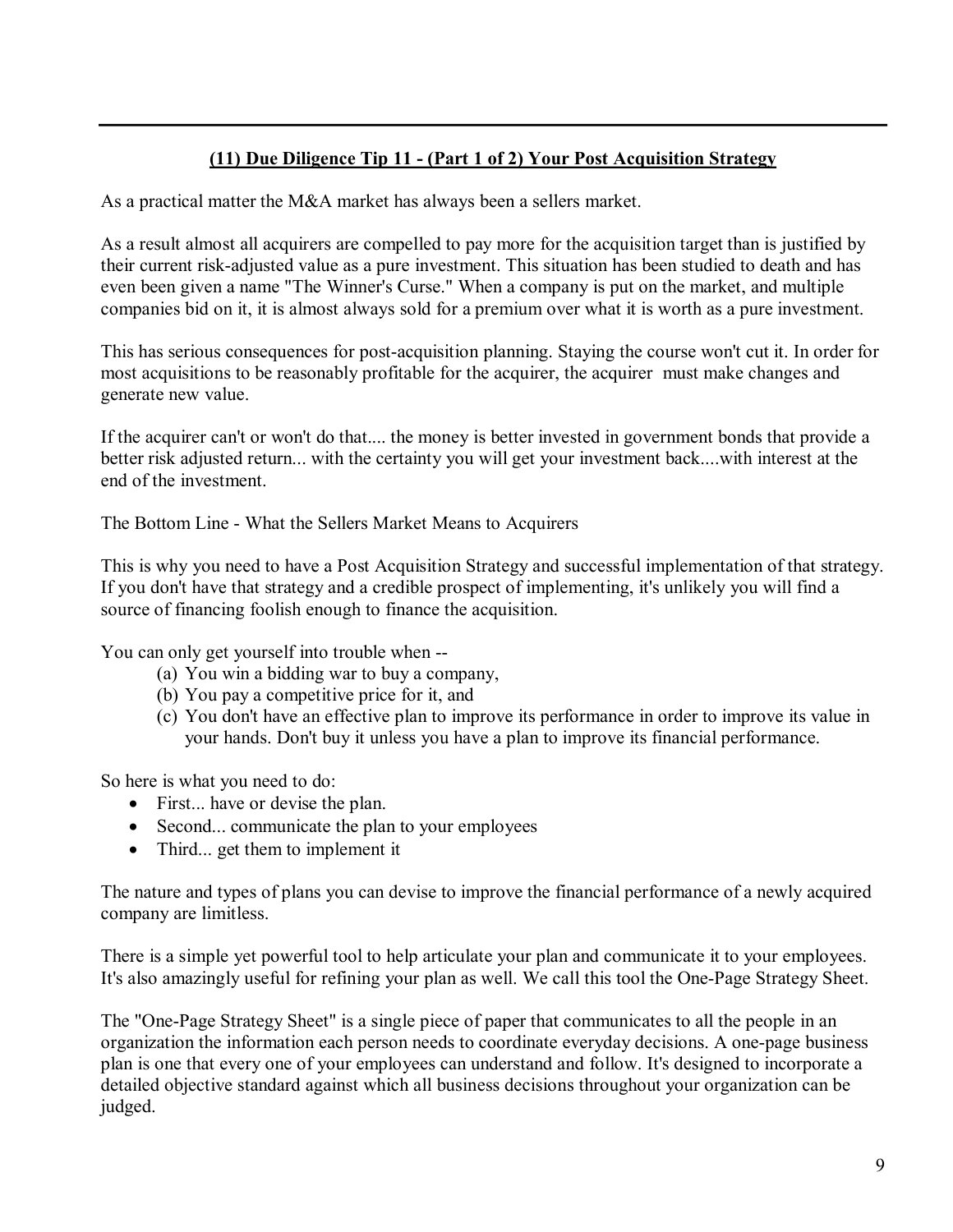#### **Due Diligence Tip 11 (Part 2 of 2) Your Post Acquisition Strategy**

Here is how The One-Page Strategy Sheet works to help implement your post acquisition strategy

In any organization, people at all levels within the organization make countless decisions everyday. The cumulative impact of these many everyday decisions dwarfs the impact of most CEOs. What that means is that the CEO of a newly acquired company has a lot less immediate impact than you would intuitively imagine.

When these multitudes of decisions are randomly made by people with conflicting priorities and goals, you will get problems. Each person and each department will have a predisposition to apply their resources and energy in different and often conflicting ways. Salespeople will head in one direction. Manufacturing will take a

different tack. Customer service will take still another direction.

This is before management even attempts to impose its new order of priorities and decision making into the mix.

There will always be goals set by someone. If you don't set them, your employees will. They may want to protect their department's interests, avoid change, or maintain a low workload. Guess what? It's almost certain that people will set conflicting goals. And this is even before you start implementing your new goals and priorities.

The One-Page Strategy Sheet was designed to solve this problem at its source. It functions in your company much like DNA functions in your body.

DNA provides the blueprint that organizes the functions and relationships between of all your various cells. It is what prevents one part of your body from fighting other parts. Every cell has a copy of it and follows the blueprint. The One-Page Strategy Sheet does the same for a company. Without it, employees will follow their own priorities. It communicates critical and fundamental decision making criteria that everyone can know and understand.

The One-Page Strategy Sheet has two parts

- The First Part... encapsulates the immediate short-term tactics the company uses to conduct its business.
- The Second Part... contains the company's long term strategy for growth.

We've designed these two parts to train people to use the same decision making process used for centuries by successful chess masters.

A chess master will make each move to achieve two simultaneous goals:

- (1) trapping and taking his opponent's pieces, and
- (2) moving toward a future position to place them in the right place at the right time to trap and take more pieces.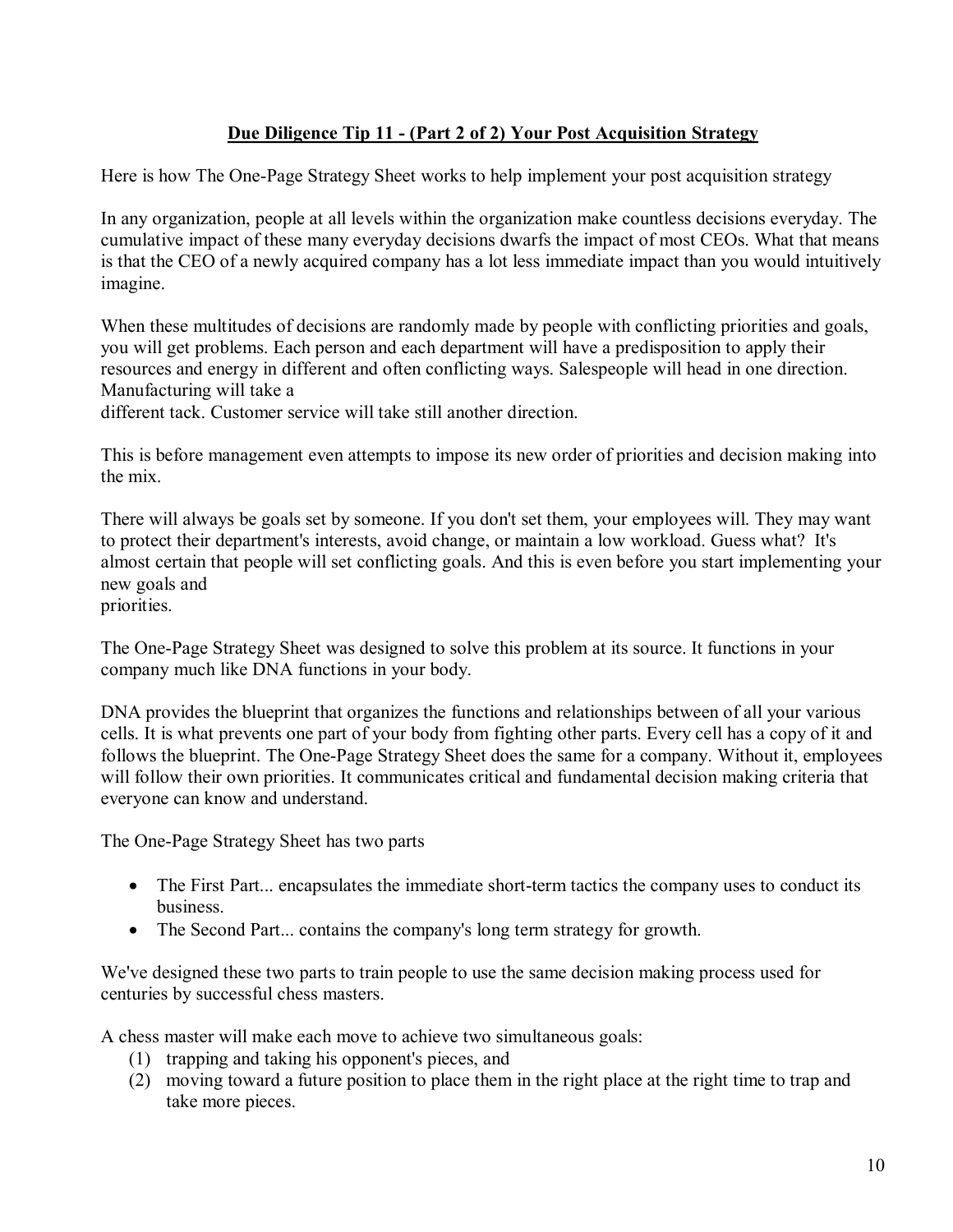A Chess Master will judge every move by how well it simultaneously accomplishes both goals. This decision-making process works in business as well as it does in chess. The best results always come from decisions that simultaneously

- $(1)$  achieve short-term immediate goals, and
- $(2)$  attain long-term positional advantage.

#### **How to Construct Your Own OnePage Strategy Sheet**

We publish a short, to the point, instruction manual that shows how to construct your own One-Page Strategy **Sheet**.

It shows how to use the following techniques create a concise one-page business plan:

- (1) Michael Porter's Five Forces Analysis
- (2) The Discretionary Dollar
- (3) The Virtual Dollar
- (4) Value Chain Ratcheting

The resulting one-page business plan is one that every one of your employees can understand and follow. One that incorporates a detailed objective standard against which all business decisions throughout your organization can be judged... uniting your employees into a coherent force with a singular purpose... permitting you to telegraph mid-course changes in strategic direction to your entire organization overnight.

We recommend that on your first day after the acquisition, you issue your first One-Page Strategy Sheet to represent the then current strategy of the Company. Then conduct your Post-Acquisition Due Diligence. Refine your plans to incorporate what you learn in your Post-Acquisition Due Diligence. Then in a week or two issue an

updated One-Page Strategy Sheet with your new plans, priorities and goals. The first one gives your employees a point of reference to understand the changes you are making and how they differ from the past.

Our Instruction Manual "The One-Page Strategy Sheet" even includes a sample deal sheet you can use as a template for your own Strategy Sheet.

Demanding change from employees who don't understand what is expected of them is like trying to teach a pig to dance... all it does is waste your time and annoy the pig. The One-Page Strategy Sheet is an alternative to wasting your first critical months trying to teach pigs to dance.

#### **(12) Due Diligence Tip 12 – Changing the Ship's Direction - Rules for Driving Post-Acquisition Change**

There is nothing more dangerous or difficult than bringing about change. There are always people who benefit from maintaining status quo. They will see what they have to lose, and will fight to keep it. While there are always people who will benefit from change, it is hard for them to know, or see, how they will benefit. Even then, people will fight harder to keep something they have, than they will to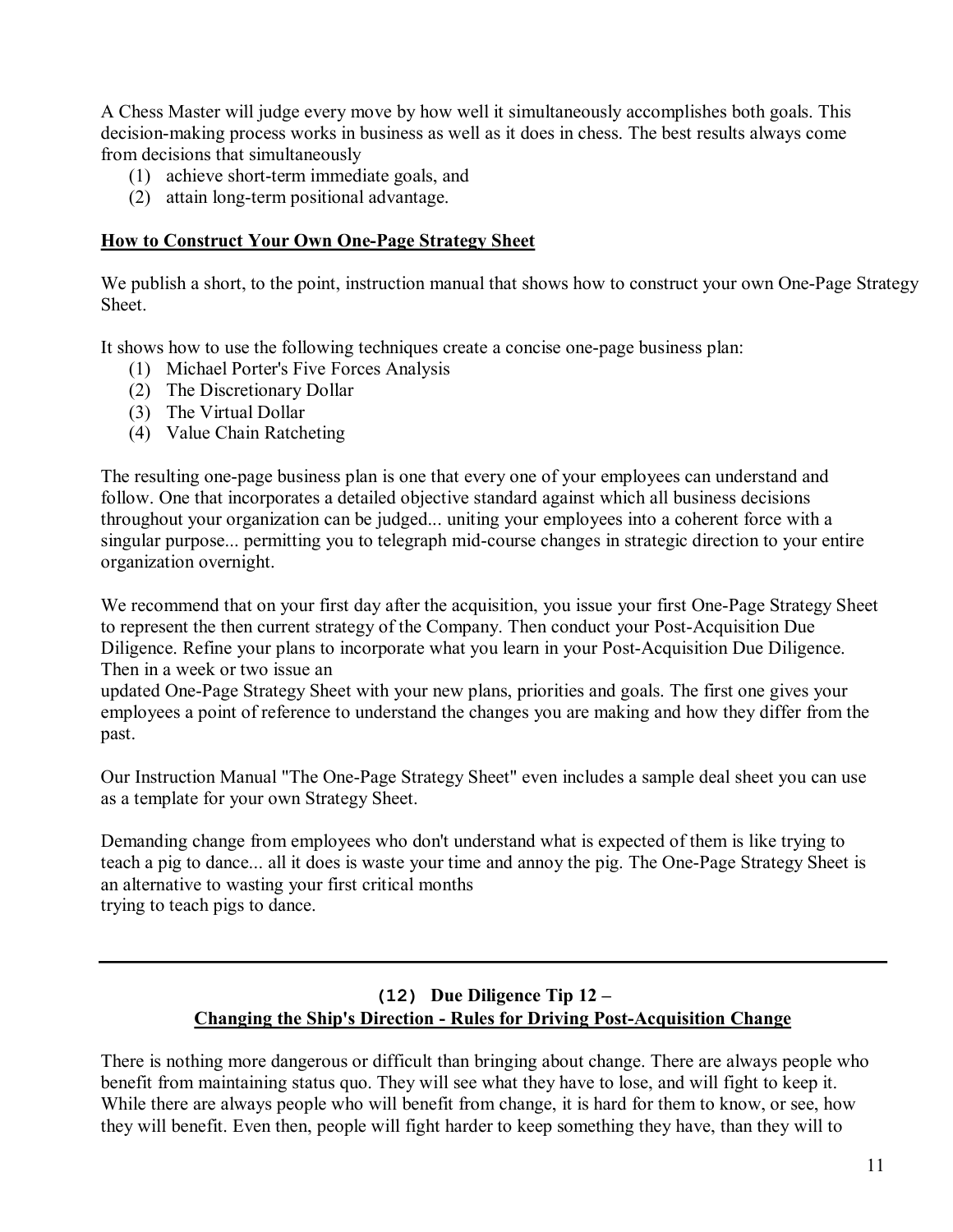obtain something they don't have. (This rule is as old as man and has been noted by people as varied as Machiavelli, Jean-Jacques Rousseau, and Balthizar Gracien)

Here are our rules for driving post-acquisition change... it's all about people and overcoming their natural resistance to change.

- Agents of change have few friends or allies. Most people do not like change and will resist it even if they may benefit from it.
- Make sure you understand why things are the way they are, before you change them. When things have been done a certain way over time, there is probably a reason for it.
- When accomplishing anything of significance, you will offend people and make enemies. These people can do nothing but cause you grief later. Keep their number to a minimum.
- Concentrations of power and authority will vigorously resist attempts at change. Organizations with evenly distributed power and authority are the most open to change. Before starting a program of change, distribute additional authority and responsibility to those most likely to support change.

There is one exception to this general rule - organizations at the other end of the spectrum. Organizations in which there is a single concentration of power and authority in one person or office also present few barriers to change.

- When you take on a new project or position, talk to your predecessor or someone who has been in your place before. The mistakes you make should be new ones. It makes no sense to repeat the mistakes of others.
- When taking over from a predecessor:
	- Get actively involved in operations immediately. Get in front of your subordinates. Standing back and being passive - merely results in the concentration of authority and power in the hands of those people most likely to lose from any change.
	- While being active, avoid early changes. The organization will need time to learn how to accept direction from you. You will need time to learn how it responds to your direction.
	- There is great benefit to bringing in several of your own people to hold key positions. You will offend only a few people by doing this and your new people will be more cooperative and responsive to your direction and goals.
- · If you make changes (including staff cutbacks or any other type of change), do it all at once. The wounds caused by the change will be forgotten more quickly than if you do it over a period of time. Extending such change over too long a period of time permits people to brood about it.

#### **To implement these rules it's best to develop a map of all the people issues.**